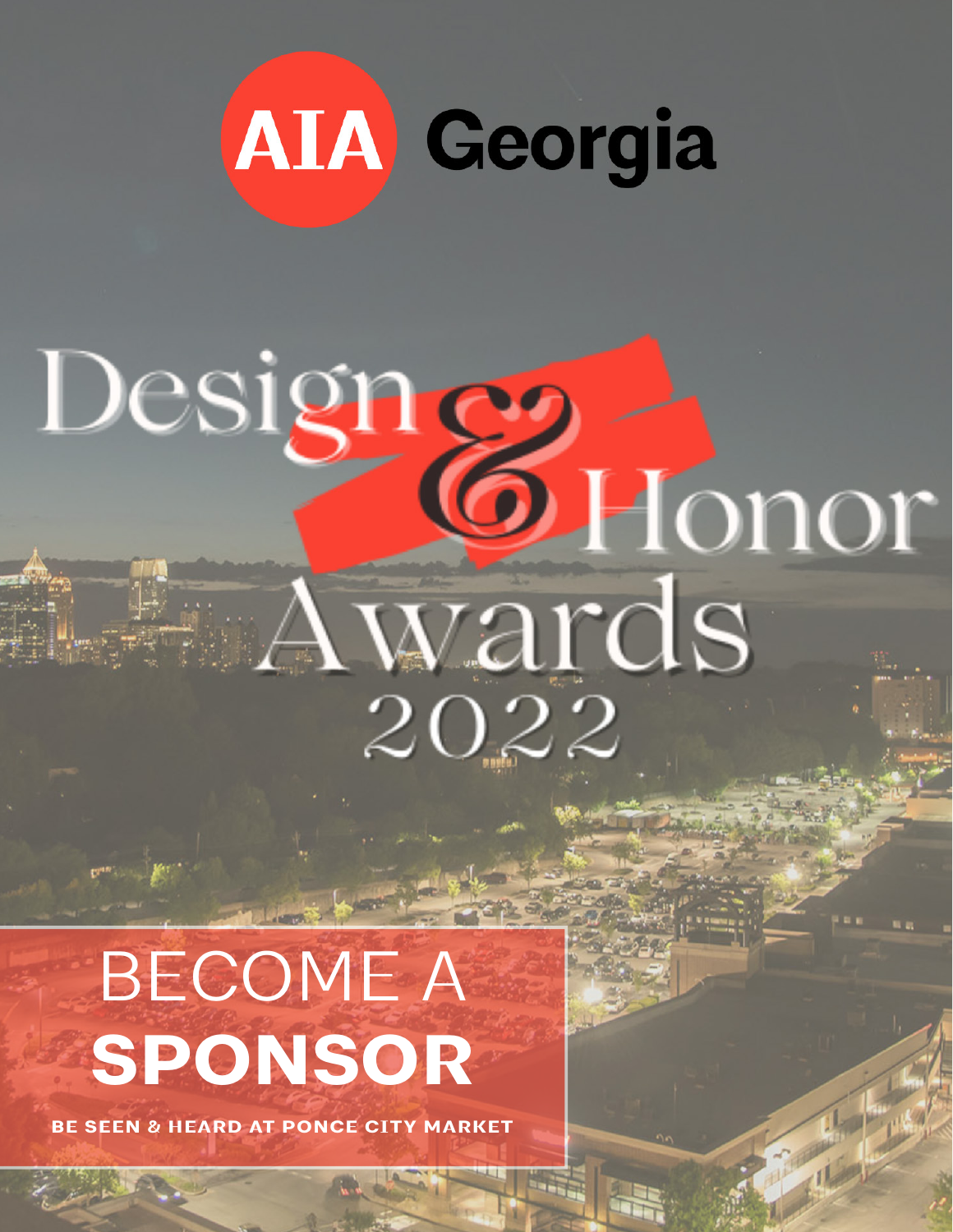## **Sponsorship Levels**

All sponsors will receive a high level of exposure to design professionals from all over the state of Georgia. Brand awareness and logo placement possibilities include event brochures, on-site program, AIA Georgia website, published winner's brochure, and press releases.

| Saturday, April 23, 2022   6-9pm<br><b>Ponce City Market Rooftop Venue</b><br>675 Ponce De Leon Ave<br>Atlanta, GA 30308 | Presenting<br><b>Sponsor</b><br>$(l \max)$<br><b>SOLD</b> | <b>Platinum</b><br><b>Sponsor</b><br>$(l \max)$ | <b>Cocktail</b><br><b>Sponsor</b><br>(2 max) | <b>Dinner</b><br><b>Station</b><br><b>Sponsor</b><br>(4 max) | <b>Category</b><br><b>Sponsor</b><br>(4 max) | <b>Event</b><br><b>Sponsor</b><br>(unlimited) |
|--------------------------------------------------------------------------------------------------------------------------|-----------------------------------------------------------|-------------------------------------------------|----------------------------------------------|--------------------------------------------------------------|----------------------------------------------|-----------------------------------------------|
|                                                                                                                          | \$3,500                                                   | \$3,000                                         | \$2,500                                      | \$1,000                                                      | \$1,000                                      | \$750                                         |
| Introduce company and the prestigious<br>Architecture Firm of the Year Award                                             | Yes                                                       |                                                 |                                              |                                                              |                                              |                                               |
| Tickets to event                                                                                                         | 4 tickets                                                 | 4 tickets                                       | 2 tickets                                    | 2 tickets                                                    | 2 tickets                                    | 2 tickets                                     |
| Ad in Design Awards winner brochure                                                                                      | Full page                                                 | Full page                                       | $1/2$ page                                   | $1/4$ page                                                   | $1/4$ page                                   |                                               |
| Special company recognition in Design<br>Awards highlight video                                                          | Yes                                                       |                                                 |                                              |                                                              |                                              |                                               |
| Logo on AIA Georgia Design Awards<br>webpage and event emails                                                            | Yes                                                       | Yes                                             | Yes                                          | Yes                                                          | Yes                                          | Yes                                           |
| Sponsor name and logo in press release<br>to media, firms, and on website                                                | Yes                                                       | Yes                                             | Yes                                          | Yes                                                          | Yes                                          | Yes                                           |
| Verbal recognition by master of<br>ceremonies                                                                            | Yes                                                       | Yes                                             | Yes                                          | Yes                                                          | Yes                                          | Yes                                           |
| Prominent signage at check-in                                                                                            | Yes                                                       | Yes                                             | Yes                                          | Yes                                                          | Yes                                          | Yes                                           |
| Signature cocktail chosen and named<br>by sponsor                                                                        |                                                           |                                                 | Yes                                          |                                                              |                                              |                                               |
| Sponsor name and logo on signs &<br>cocktail napkins at bar and bartops                                                  |                                                           |                                                 | Yes                                          |                                                              |                                              |                                               |
| Sponsor name and logo on signs<br>posted at designated dinner station                                                    |                                                           |                                                 |                                              | Yes                                                          |                                              |                                               |
| On stage presence to introduce<br>company & announce category winner                                                     |                                                           | Yes                                             |                                              |                                                              | Yes                                          |                                               |

#### Event Information

 $2 -$ 

The AIA Georgia Design Awards encourages excellence in architectural design and promotes public awareness of the contributions by architects, designers, and owners. A spirited celebration will take place on Saturday evening, April 23 at Ponce City Market Rooftop.

#### **Estimated Outreach**

2,200+ members, industry affiliates, general public, facility owners/managers, and more

#### **Ticket Prices**

Public: \$100 AIA Members: \$70 AIA Emerging Professionals: \$50 Students: \$25

#### **Estimated Attendance**

This year: 200+ Last year: 160 (actual)

#### **Event Program**

Cocktail Hour Dinner Stations Awards Presentation Coffee/Dessert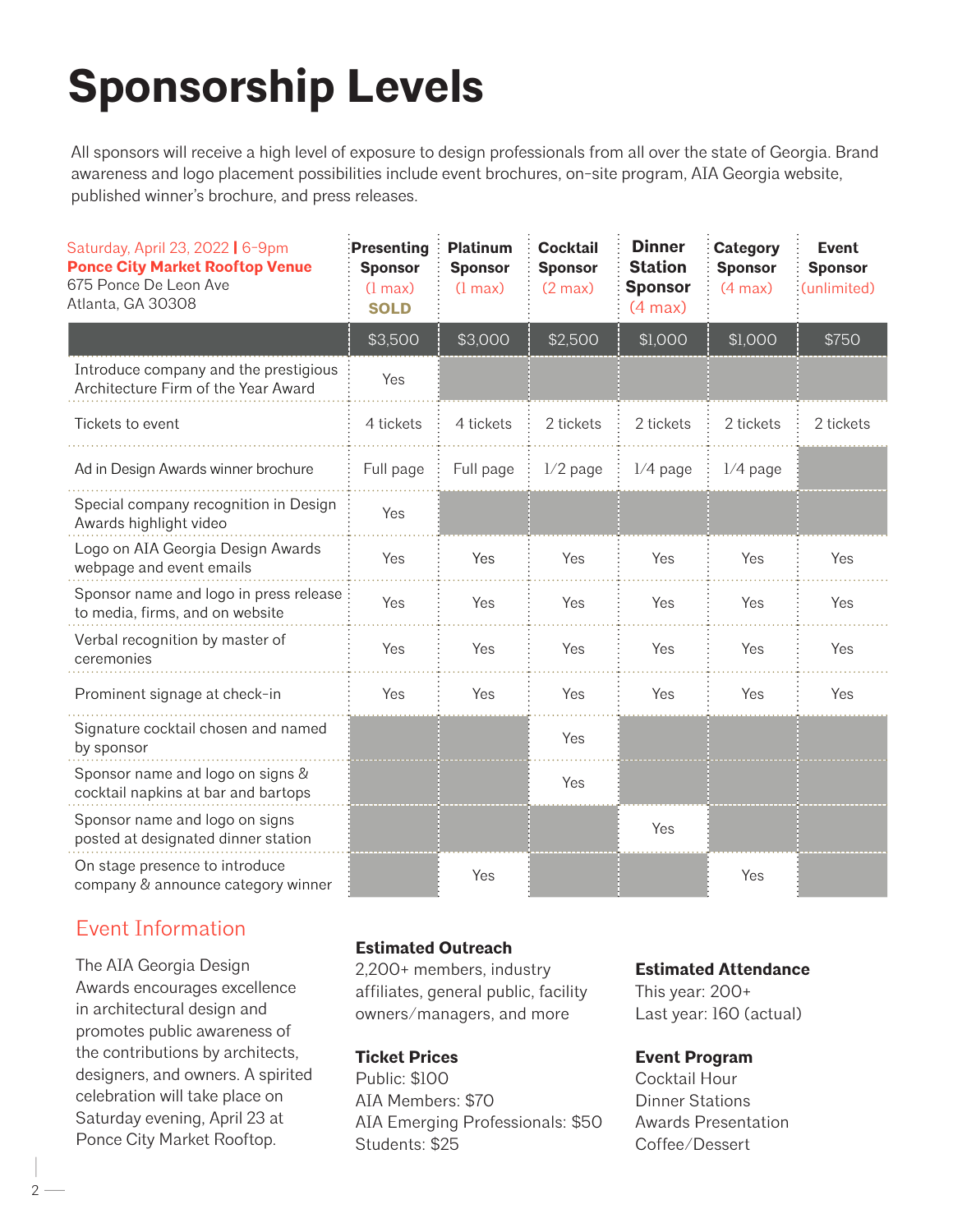## **Sponsorship Application**

Please fill out this application and send via email or mail to the contact below. An online application and payment processor can be found at: **aiaga.org/awards/design/sponsors**.

| <b>Tangela Monroe</b><br><b>AIA Georgia</b><br>50 Hurt Plaza, Suite 109, Atlanta, GA 30303 | I would like to reserve one of the<br>following Sponsorships: |
|--------------------------------------------------------------------------------------------|---------------------------------------------------------------|
| tmonroe@aiaga.org                                                                          | __ Presenting Sponsor (\$3,500) - SOLD                        |
| <b>Company Information</b>                                                                 | _ Platinum Sponsor (\$3,000)                                  |
|                                                                                            | __ Cocktail Sponsor (\$2,500)                                 |
|                                                                                            | _ Dinner Station Sponsor (\$1,000)                            |
|                                                                                            | __ Category Sponsor (\$1,000)                                 |
|                                                                                            | BUILT                                                         |
|                                                                                            | <b>UNBUILT</b>                                                |
|                                                                                            | INTERIOR ARCHITECTURE                                         |
|                                                                                            | RENOVATION/RESTORATION                                        |
|                                                                                            | RESIDENTIAL                                                   |
|                                                                                            | Event Sponsor (\$750)                                         |
| <b>Billing Address</b>                                                                     |                                                               |
| Address Line l: <u>Address Line l:</u>                                                     |                                                               |
|                                                                                            |                                                               |
|                                                                                            |                                                               |
| Payment Information (required for reservation)                                             |                                                               |

If paying by check, make payable to **AIA Georgia** and mail to the address listed on the following page. If paying by credit card, complete the following or go to: **aiaga.org/awards/design/sponsors**.

| Card $#$ : |            |  |
|------------|------------|--|
| CVV Code:  | Exp. Date: |  |
|            |            |  |

3